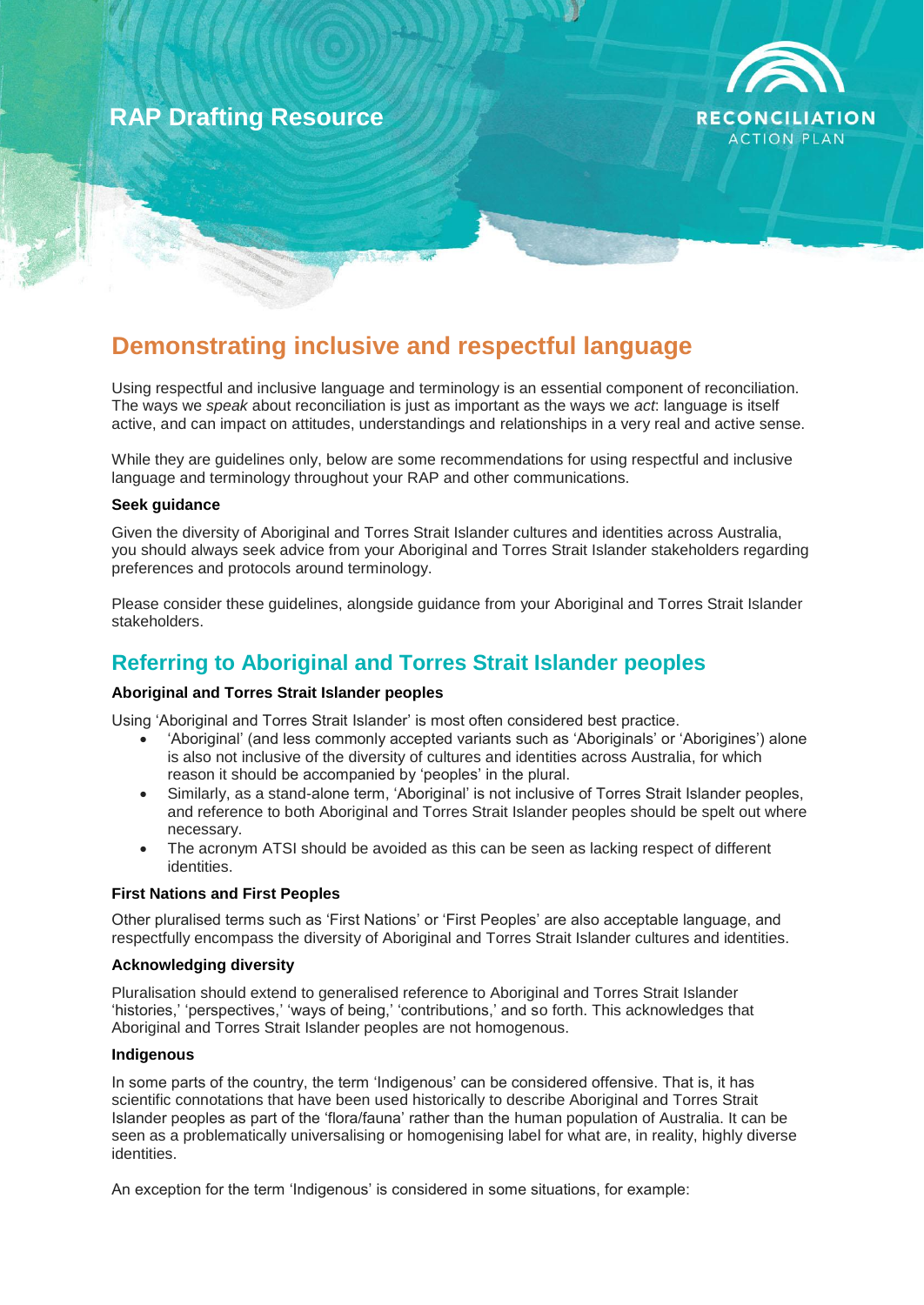- If an Aboriginal and Torres Strait Islander person or organisation prefers and/or has approved the word 'Indigenous' to be used;
- If an organisation has appropriately referred to a program or job title (e.g. "Indigenous Programs Unit" or "Indigenous Programs Manager");
- If the word 'Indigenous' has been appropriately embedded into an organisational policy e.g. Federal or State Governments, United Nations
- If referring to non-Indigenous (non-Aboriginal or non-Torres Strait Islander) Australians. Terms such as 'other Australians' or 'the wider community' may also be acceptable in this regard.

#### **Unacceptable terms**

Assimilationist terms such as 'full-blood,' 'half-caste' and 'quarter-caste' are extremely offensive and should never be used when referring to Aboriginal and Torres Strait Islander peoples.

#### **Terms to avoid**

Ensure that the following terms are avoided when describing/referring to Aboriginal and Torres Strait Islander peoples as they can perpetuate negative stereotypes:

- disadvantaged
- Aborigines
- native/native Australians
- lost (e.g. Lost language, cultures).

### **Showing respect**

#### **Capitalisation**

As capitalisation demonstrates respect, 'Aboriginal' and 'Torres Strait Islander' should always be capitalised. Capitalisation conventions are often also considered appropriate to extend to terms such as:

- First Peoples/Nations/Australians;
- Indigenous (if it is used at all);
- Elders:
- Traditional Owners/Custodians;
- Country (and corresponding terms such as 'Land,' when it is used in place of 'Country'), as well as the names of particular Language Groups or geo-cultural communities;
- Acknowledgement of Country, Welcome to Country, and the names of other cultural practices (particularly if the Aboriginal and Torres Strait Islander meanings or perspectives behind the words used to describe the practices – such as 'acknowledge' or 'welcome' – may be distinct to their English definitions or connotations).

**NB:** It is not necessary to capitalise the term 'reconciliation,' unless making reference to the name of Reconciliation Australia, or the name of a formal program or document such as your Reconciliation Action Plan.

#### **Avoiding deficit language**

Acknowledging and addressing the historical – and often intergenerational – *injustices* and *inequities* experienced by Aboriginal and Torres Strait Islander peoples since colonisation is a critical component of reconciliation.

Nevertheless, it is simultaneously imperative to acknowledge the *strengths* and *resilience* shown by Aboriginal and Torres Strait Islander peoples, cultures and communities in the face of discrimination, and to celebrate the continued significance of Aboriginal and Torres Strait Islander *contributions* in shaping a shared sense of national unity and identity.

It is important to draw on empowering, strengths-based language, and to be careful not to perpetuate patronising or paternalistic rhetoric.

Aboriginal and Torres Strait Islander peoples and cultures have survived across the Australian continent for tens of thousands of years and, as such, are not 'in need' of being 'rescued' or 'saved.'